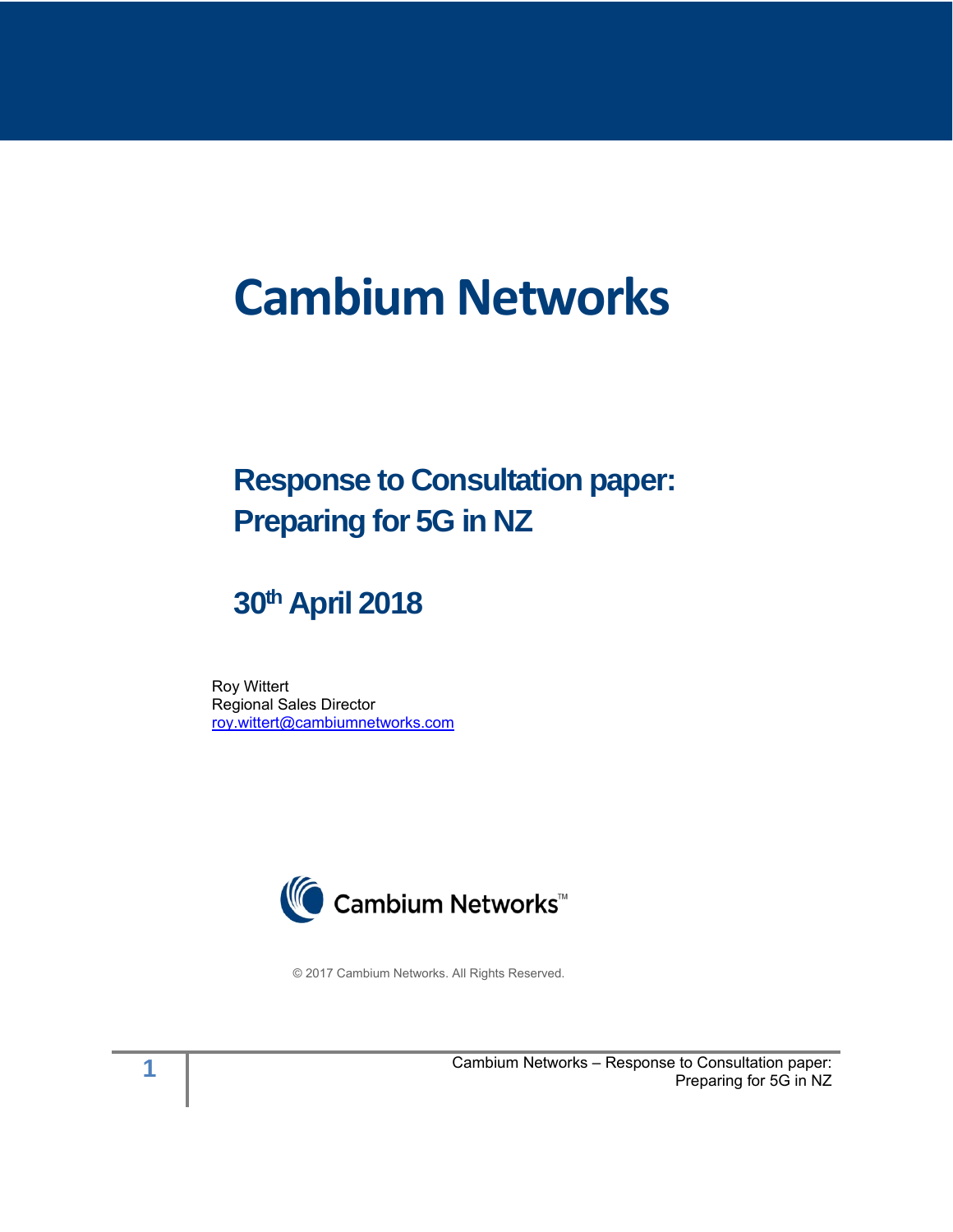

Cambium Networks values the opportunity to provide input to the consultation process.

General feedback/comments on the document:

*"5G is the next generation of the global broadband multimedia international mobile telecommunication systems, known as IMT. 5G is not yet fully standardised but its key specifications and technological building blocks are being developed and tested. Trials of 5G technology are planned overseas starting in 2018 and are likely to begin in New Zealand prior to 2020."*

#### Cambium – Roy Wittert – Response/Comment

5G standards will be defined in IMT-2020. ALL IMT specification include use case for both FIXED and Mobile Broadband. The use case and allocation of spectrum to include the FIXED use case should not be ignored. Even today 4G(LTE) technology is being used to deliver Fixed services. Along with the use of standards based IMT solutions there are a number of solutions that will use proprietary radio/air protocols, but still implement common spectral models using ODFM, TDD and even use of Massive MU-MIMO. Spectrum planning should focus on the efficient and flexible allocation for the 3.5GHz band for TDD use and strong consideration for implementing Dynamic Spectrum Licensing Models (DSLM) along the lines of CBRS in the US. The MAJOR requirement is not to allow the HYPE of 5G and mobile use case to overvalue the spectrum and make the Fixed Wireless use case economically impossible and hence impact the importance use of licensed spectrum in rural and regional areas to bridge the digital divide. I make specific reference to the 3.4-3.8GHz spectrum defined for 5G by the ITU in IMT-2020.

*"The first systems able to meet the 5G technology specifications are likely to be enhanced 4G networks. Standalone 5G networks are anticipated to become available from 2020 onwards. Early 5G networks are expected to use existing 4G networks to manage device access to the network and functionality (i.e. to act as the control layer)."*

#### Cambium – Roy Wittert – Response/Comment

The ITU-R is very specific about non 5G or Pre 5G implementation not being referred to as 5G, but only solutions that conform to the IMT-2020 specification being referred to as 5G. So enhanced 4G and so called 4.5G solutions are just that and not 5G. 5G will first be released as non-standalone and then later standalone 5G. In non-standalone, it seems the role of the 3.5GHz spectrum will be used for the control function, ie insuring the call is set up reliably and then e.g 28GHz mmWave 5G will be added. Given that mmWave will have very little application for longer distance fixed communication in regional and rural areas, this then indicates the use case for the 3.5GHz band will be very different for metro and regional/rural application and hence also its \$ value. The 3.5GHz band is already well proven for effective fixed application in rural areas but is limited by the current narrow split channel allocation (FDD) that was applicable for now defunct WIMAX solutions. Careful consideration should be given to effective TDD bands in 3.5GHz to support fixed wireless broadband use.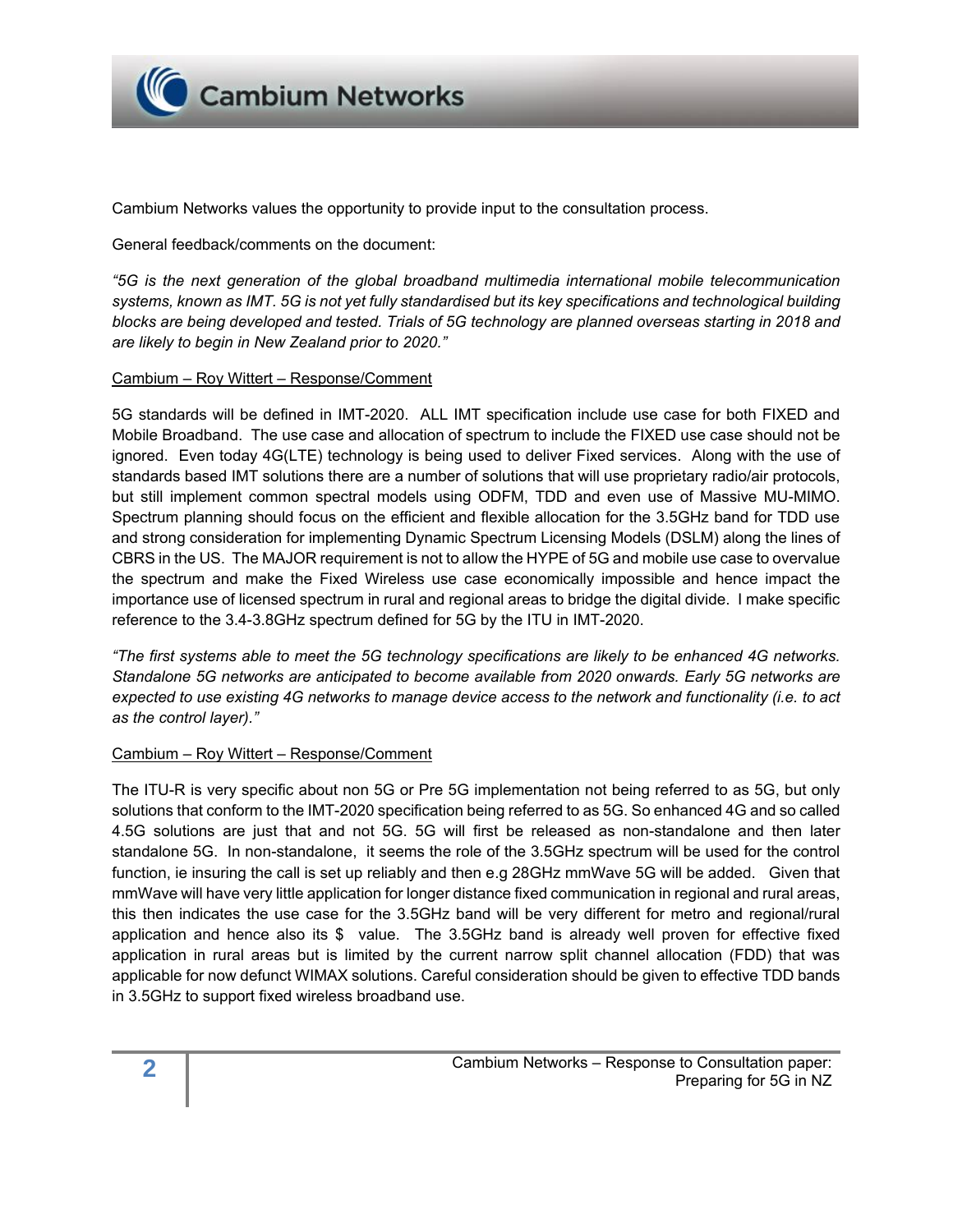

https://www.rcrwireless.com/20180425/5g/fixed-wireless-broadband-to-grow-30-in-2018 tag41 - an example of the importance and growth of fixed wireless use case. Also note many early "5G" trials are actually fixed eg. Verizon in the US and Telstra's use on the Gold Coast at the Commonwealth Games.

Answers to questions are provide below and are specific to 3.5GHz spectrum.

### *Q1. What are the likely uses for 5G in New Zealand initially and in the longer term?*

Cambium – Roy Wittert> Fixed and Mobile Broadband, with fixed wireless be the primary initial use case and most mobile be experimental. I also note the fixed used case in 3.5GHz is not specific to 5G, but is applicable now and this includes the use of 4G. Later this year Cambium will deliver an 8x8 MU-MIMO solution the will deliver 5G like spectral efficiency and capacity in the 3.5GHz band. We will also see this same 8x8 capability be implemented in Fixed LTE-A.

# *Q2. Do you consider competition should be encouraged at the infrastructure level or purely at the retail level for 5G? Why?*

Cambium – Roy Wittert> Yes, at the infrastructure level for sure, in rural and regional areas. The role of the WiSPS and tier 2 Telco's cannot be forgotten. They are already making a significant contribution in RBI2 and with a more significant allocation of the funding could do a lot more. Having licensed 3.5GHz spectrum with TDD allocation at a cost effective price for rural application would also make a HUGE economic contribution in the medium and longer term. My thesis is there will be NO application for 3.5GHz (3.4-3.7GHz) for 5G in rural application for a good number of years. The allocation for fixed is also key driver for Agri business, so important to NZ and IIoT, Eg. CCTV backhaul for SMART City applications.

### *Q5. Do you agree that the 3.5GHz band is the top priority for allocation for 5G?*

Cambium – Roy Wittert> The re-farming/planning of the 3.4GHz -3.7GHz band for TDD application, whether 4G, proprietary air interface or 5G should be undertaken as soon as possible. Note also serious consideration should be given to looking at 3.3-3.4GHz for fixed application at the same time with the value here being it does not impact larger telco 5G plans. The 3.303.4GHz band was designated for IMT application (Fixed and Mobile) at WRC-15. As per above the use case for the 3.5GHz band will be fixed in rural and perhaps only have application in non-standard 5G. The economic value of the spectrum for fixed rural use should not be confused with the application for 5G metro. Hence the value of DSLM mentioned above to cater for different use cases by geography and value.

### *Q7. Do you agree that the 26 GHz band is a high priority for allocation to 5G in New Zealand?*

Cambium- Roy Wittert> Yes, but also the higher 28GHz band? This will also be a key 5G band and as discussed in your paper below and based on feedback from ITU-R at a recent meeting last week is bring included in WRC-19. Perhaps some GURL allocation of the 28GHz band should be considered?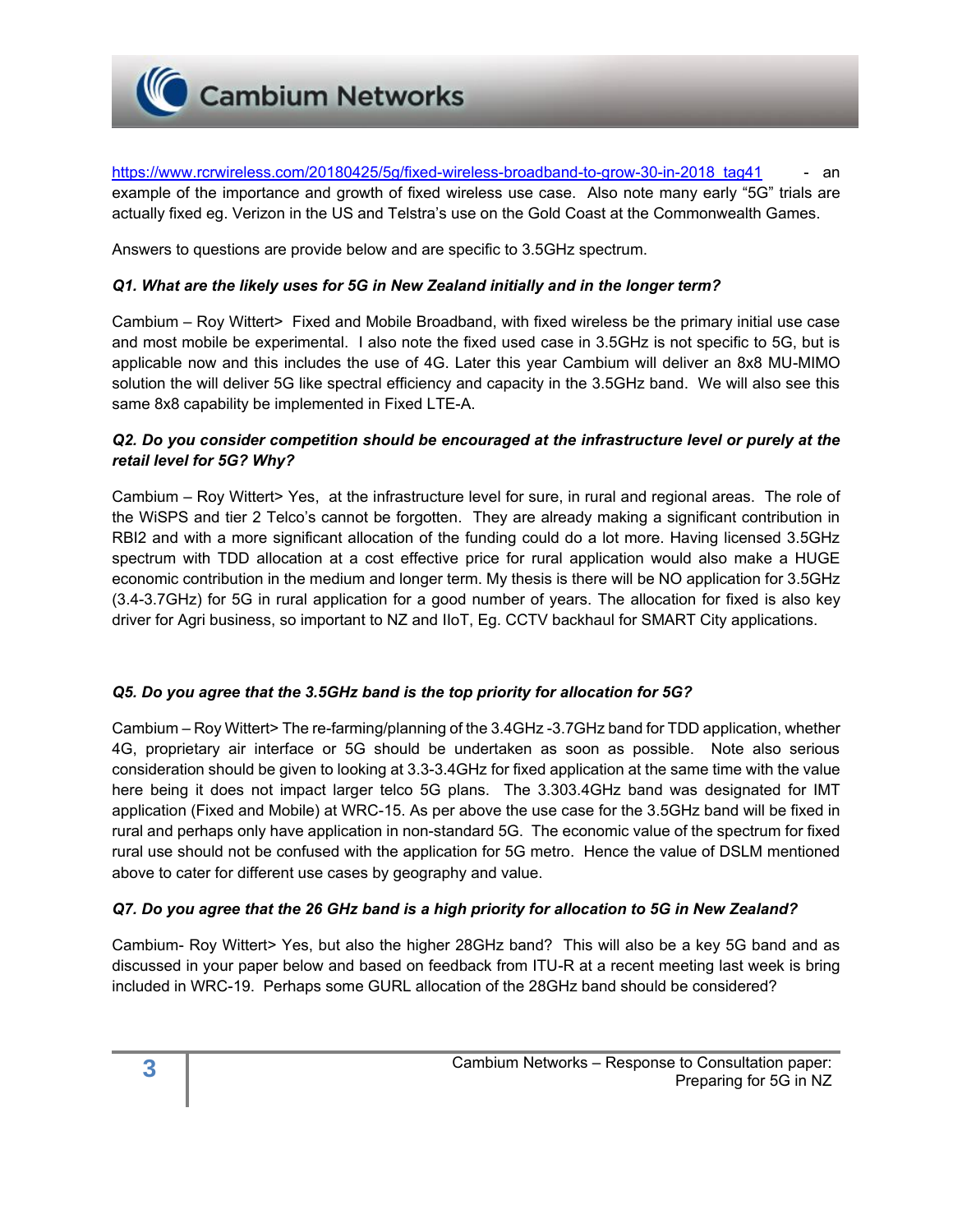**Cambium Networks** 

# *Q17. Which allocation methodology should be used for allocating spectrum bands identified for use with 5G? Why?*

Cambium- Roy Wittert> MBIE correctly identify the challenge of valuing spectrum correctly and not over pricing to enable and to ensure appropriate investment. This is especially true in the case of fixed wireless for rural and regional deployments. The 40MHz 2.5GHz MSP spectrum is a good example of effective use of licensed spectrum for fixed application. Making 100MHz+ of spectrum available for rural use at a cost effective price is important to economic growth of rural NZ. The economic value will come to NZ in the use of the spectrum to build and deploy broadband services today and not via a one off spectrum auction. Using the current MSP methodology is an option but also serious consideration should be given to implementing a DSLM similar to that being used in the US for CBRS.

# *Q18. Should different allocation mechanisms be used for rights for regional providers and national providers? Why?*

Cambium- Roy Wittert> Yes, to ensure best use and best value of the limited available spectrum. A DSLM process may be the best option, if careful thought is given to the tiers and geographic location value and use.

# *Q19. Should deployment of 5G technology be specified for some or all bands? If not, why not?*

Cambium- Roy Wittert> Excellent insight and understanding as to the challenge of determining value is given in section 4.2, well done.

I note that 3.5GHz should be considered rather as TDD spectrum for use by 4G, proprietary fixed solutions, 5G-NR and 5G use. Its use case, for rural and regional will in the short, medium and probably long term, be used for fixed services.

# *Q20. What implementation requirements should be specified and how should these be expressed? – time, extent, etc –*

Cambium- Roy Wittert> There must be a clear business/use case explained at the time of application and intended timeframe for use. Even if the intended timeframe is longer, perhaps required for strategic 5G investment and development and planning, the use case and intended plan for use MUST be provided as part of the application and to ensure accountability.

# *Q21. What should be the consequence of non-implementation – lose spectrum, additional payment, other*

Cambium – Roy Wittert> Yes, after consultation and discussion to check for extenuating circumstances. The "reasonableness" test should be applied.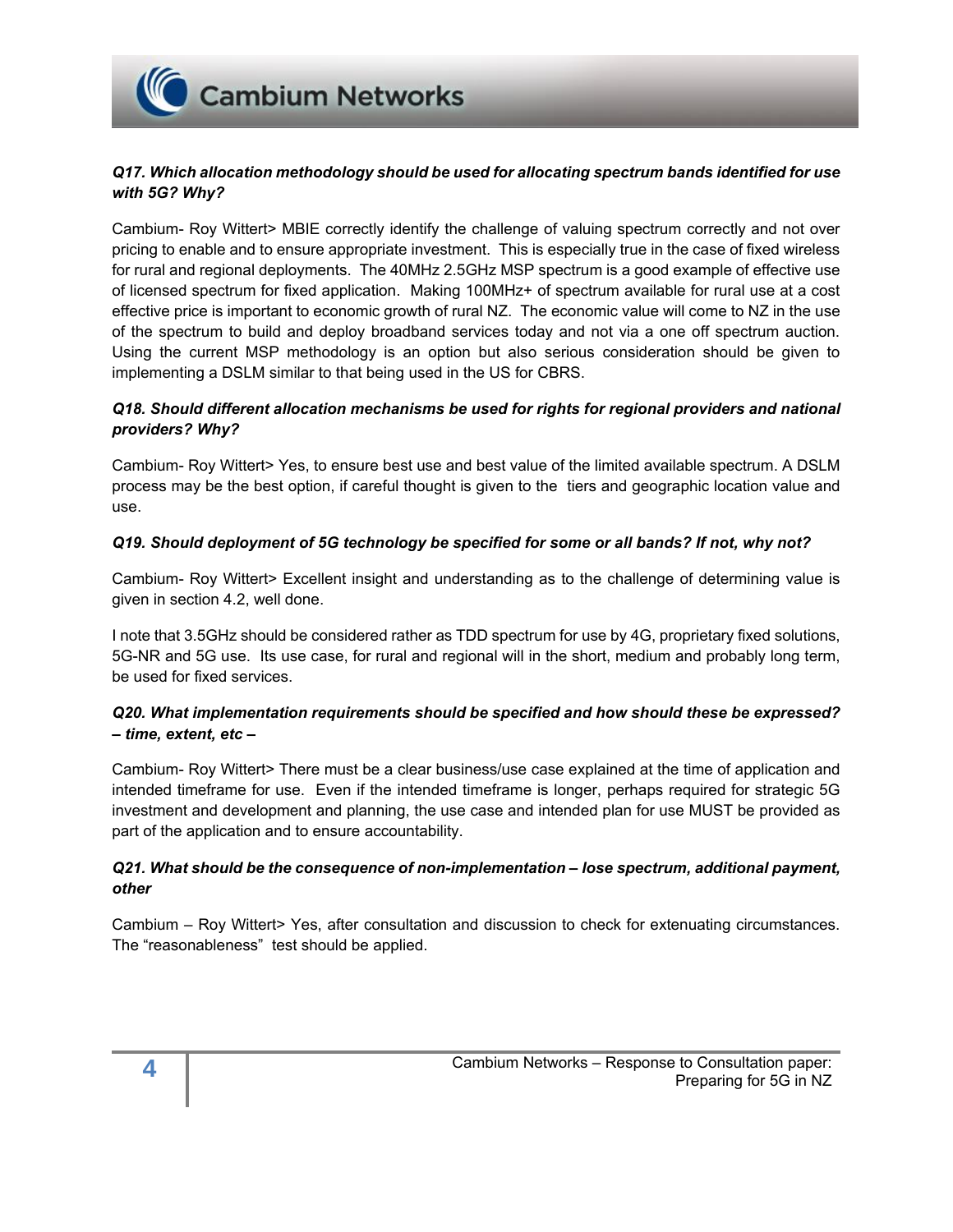

# *Q22. Should the implementation requirements be different for regional and national providers? What should these be and why?*

Cambium- Roy Wittert> Yes, as the use case for 3.5GHz will differ by geography.

#### *Q23. Should acquisition limits be imposed on 5G bands? If so, what should these be and why?*

Cambium- Roy Wittert> Yes, consideration should be given to the role of the WiSPs and Tier 2 Telco's in rural and regional areas, the application and use case of the solution for example 100MHz allocated to a single player for 5G in rural areas makes little sense. 2 x 20 or 2x40MHz channels would be a massive enabler and 8x8 MU-MIMO based solutions for fixed wireless would maximise the possible service offering speeds and allow rural players to achieve the 5G target of 100Mbp continuous service.

### **Q24. Should acquisition limits be imposed for regional providers? If so, what should these be and why?**

Cambium- Roy Wittert> Yes, as per above. The use case and application consideration is key. No spectrum should be held for potential use in 5-10 years' time, when it has application and use value NOW.

#### *Q25. What term should be used for management rights suitable for 5G? Why?*

Cambium – Roy Wittert> 5 years for rural with first right of refusal to renew by incumbent for 3.5GHz.

### *Q26. Should the 5G bands be re-planned as TDD bands or some bands or parts of bands be retained as FDD? Why?*

Cambium – Roy Wittert> Yes, 100%. TDD is applicable for 4G, 5G and the proprietary OFMD and Massive MU MIMO technology that Cambium offers for Fixed Wireless application today.

#### *Q27. What bandwidth should be used as the basis for allocation? Why?*

Cambium- Roy Wittert> 5, 10, 20, 30, 40 MHz – these are applicable for Fixed applications today.

### *Q30. How should interference between adjacent frequency 5G TDD networks be managed? Should this be the same for all frequency bands?*

Cambium- Roy Wittert> As example, using TDD Sync- Cambium requires no guard band between adjacent channels. This should be achievable by all similar solutions to achieve maximum spectral efficiency. At worst case 5MHz guard bands may be required.

### *Q32. Should regional uses be provided for in the 3.5 GHz band plan? Why?*

Cambium- Roy Wittert> Yes, 100%.

- 1. 5G has a Fixed Wireless use case.
- 2. 4G Type technologies using TDD allocated spectrum and OFDM modulation are available today.